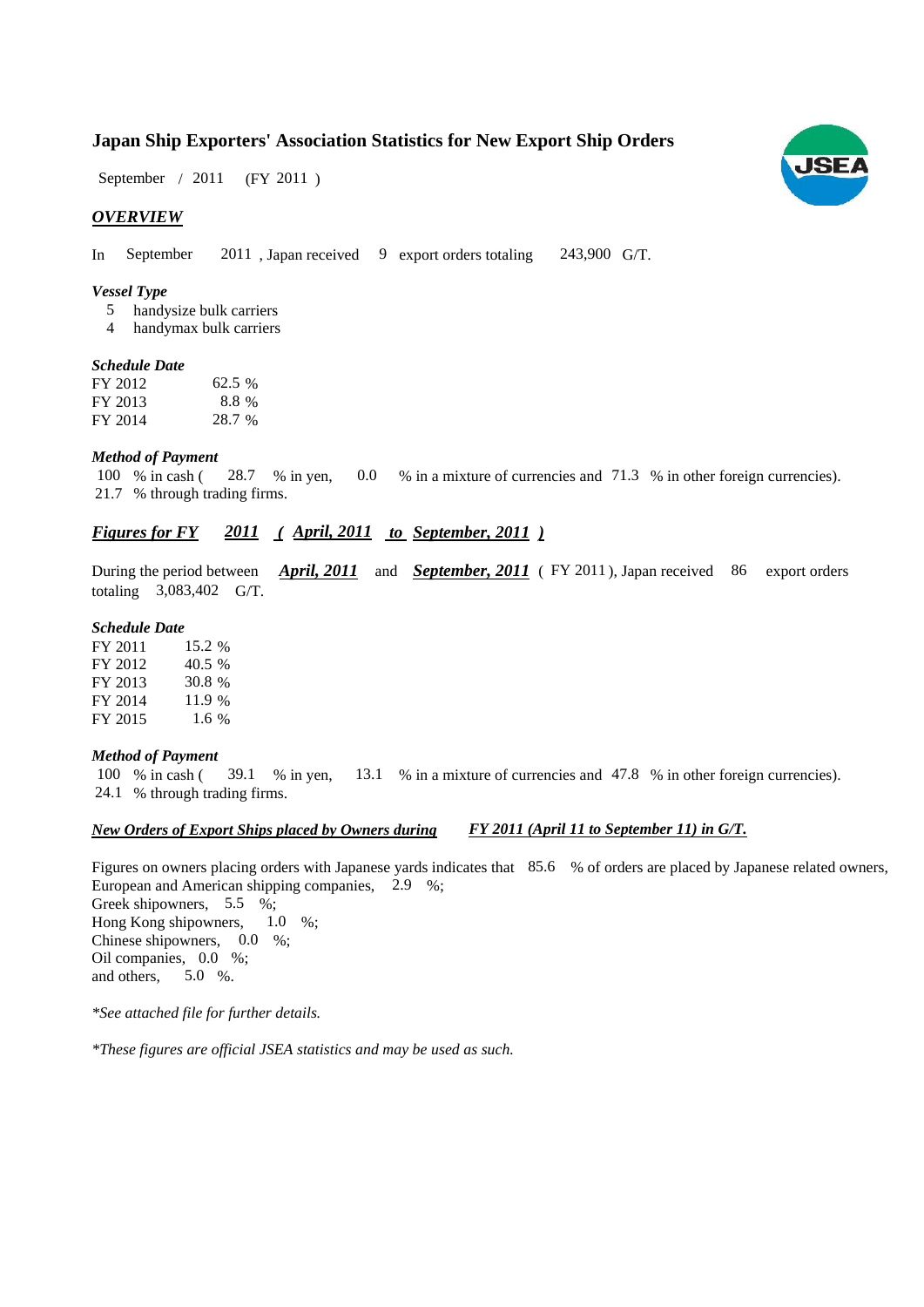# New Export Orders Placed in September 2011 (FY 2011) Based on Fiscal Year

| Description              |     | Apr 10 to Mar 11 |                 | Apr 11 to May 11 |     | June 2011 |     | July 2011 |     | August 2011 |     | September 2011 |     | Apr 11 to Sep 11 |     | Jan 11 to Sep 11 |
|--------------------------|-----|------------------|-----------------|------------------|-----|-----------|-----|-----------|-----|-------------|-----|----------------|-----|------------------|-----|------------------|
|                          | No. | G/T              | No.             | G/T              | No. | G/T       | No. | G/T       | No. | G/T         | No. | G/T            | No. | G/T              | No. | G/T              |
| General Cargos           |     | 329,500          |                 | 240,572          |     |           |     |           |     |             |     |                |     | 240,572          |     | 240,572          |
| <b>Bulk Carriers</b>     | 282 | 10,773,060       | 34 <sub>1</sub> | 1,168,840        | 151 | 545,770   | 13  | 484,020   |     | 346,300     |     | 243,900        | 80  | 2,788,830        | 140 | 5,357,480        |
| Tankers                  | 12  | 1,319,040        |                 |                  |     |           | 01  |           |     |             |     |                |     |                  |     | 483,140          |
| <b>Combined Carriers</b> |     |                  |                 |                  |     |           | 01  |           |     |             |     | OI.            |     |                  |     |                  |
| Others                   |     |                  |                 | 54,000           |     |           |     |           |     |             |     |                |     | 54,000           |     | 54,000           |
| Total                    | 302 | 12,421,600       | 40              | 1,463,412        | .51 | 545,770   | 13  | 484,020   |     | 346,300     |     | 243,900        | 86  | 3,083,402        | 151 | 6,135,192        |
| FY 2009 / FY 2008 (%)    |     | $*195.9$         |                 | 82.7             |     | 34.3      |     | 41.8      |     | 25.6        |     | 22.9           |     | 44.5             |     | $** 70.4$        |
| In CGT                   |     | 5,547,270        |                 | 751,549          |     | 257,553   |     | 228,679   |     | 158,613     |     | 131,354        |     | 1,527,748        |     | 2,821,478        |

*Figures for shipbuilding orders of 500 G/T and over for export as steel vessels placed with JSEA members are covered.*

\*FY 2010/FY2009

\*\*Calendar Year 2011

JSEA (October 2011)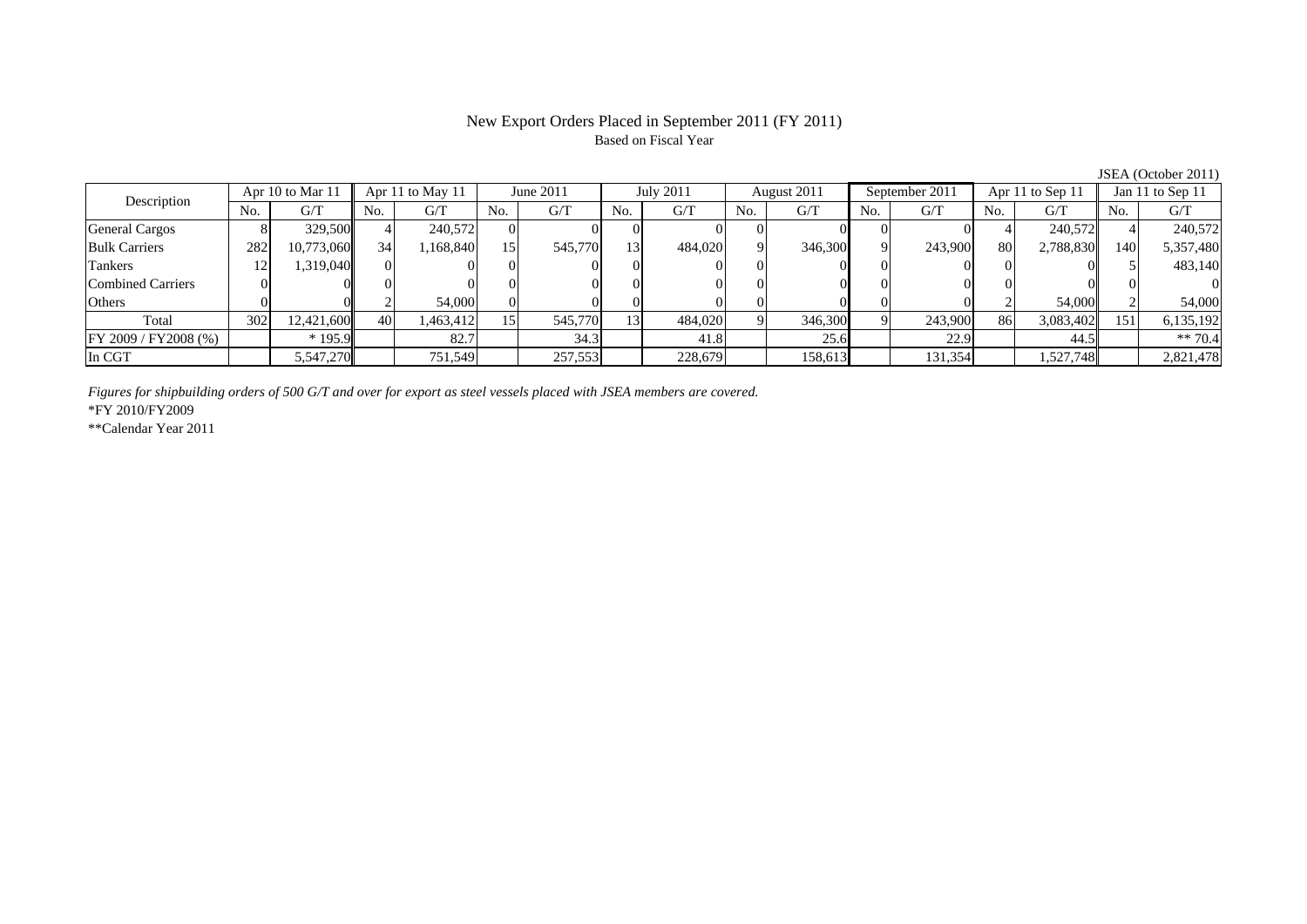### Export Ships Delivered in September 2011 (FY 2011) Based on Fiscal Year

No. G/T No. G/T No. G/T No. G/T No. G/T No. G/T No. G/T No. G/T $G/T$ General Cargos | 27 | 1,648,534 || 4 | 231,346 | 3 | 109,850 | 1 | 10,650 | 3 | 188,362 | 3 | 148,494 | 14 | 688,702 || 20 | 1,139,34 Bulk Carriers 254 11,398,272 40 1,765,179 28 1,194,777 19 714,073 18 673,152 27 1,220,148 132 5,567,329 215 9,369,592 Tankers | 75 | 4,100,842 || 14 | 685,966 | 4 | 201,512 | 5 | 290,658 | 2 | 188,836 | 6 | 369,784 | 31 | 1,736,756 | 48 | 2,593,618 Combined Carriers 0 0 0 0 0 0 0 0 0 0 0 0 0 0 0 0Others | 2 | 13,616 || 0 | 0 | 0 | 0 | 0 | 0 | 0 | 0 | 0 | 0 | 2 | 13,616 Total 358 17,161,264 58 2,682,491 35 1,506,139 25 1,015,381 23 1,050,350 36 1,738,426 177 7,992,787 285 13,116,169 FY 2009 / FY2008 (%) \* 103.6 + 103.6 97.1 87.7 79.2 135.6 99.0 99.0 96.4 \*\* 94.8 In CGT | | 7,670,227 || | 1,190,384 | | 704,960 | | 469,459 | | 467,920 | | 745,690 | | 3,578,413|| | 5,805,754 Description Apr 10 to Mar 11 Apr 11 to May 11 June 2011 July 2011<br>No. 6/T No. 6/T No. 6/T No. 6/T No. 6/T August 2011 September 2011 Apr 11 to Sep 11 Jan 11 to Sep 11

*Deliveries of new shipbuilding orders of 500 G/T and over for export as steel vessels placed with JSEA members are covered.*

\*FY 2010/FY2009

\*\*Calendar Year 2011

JSEA (October 2011)